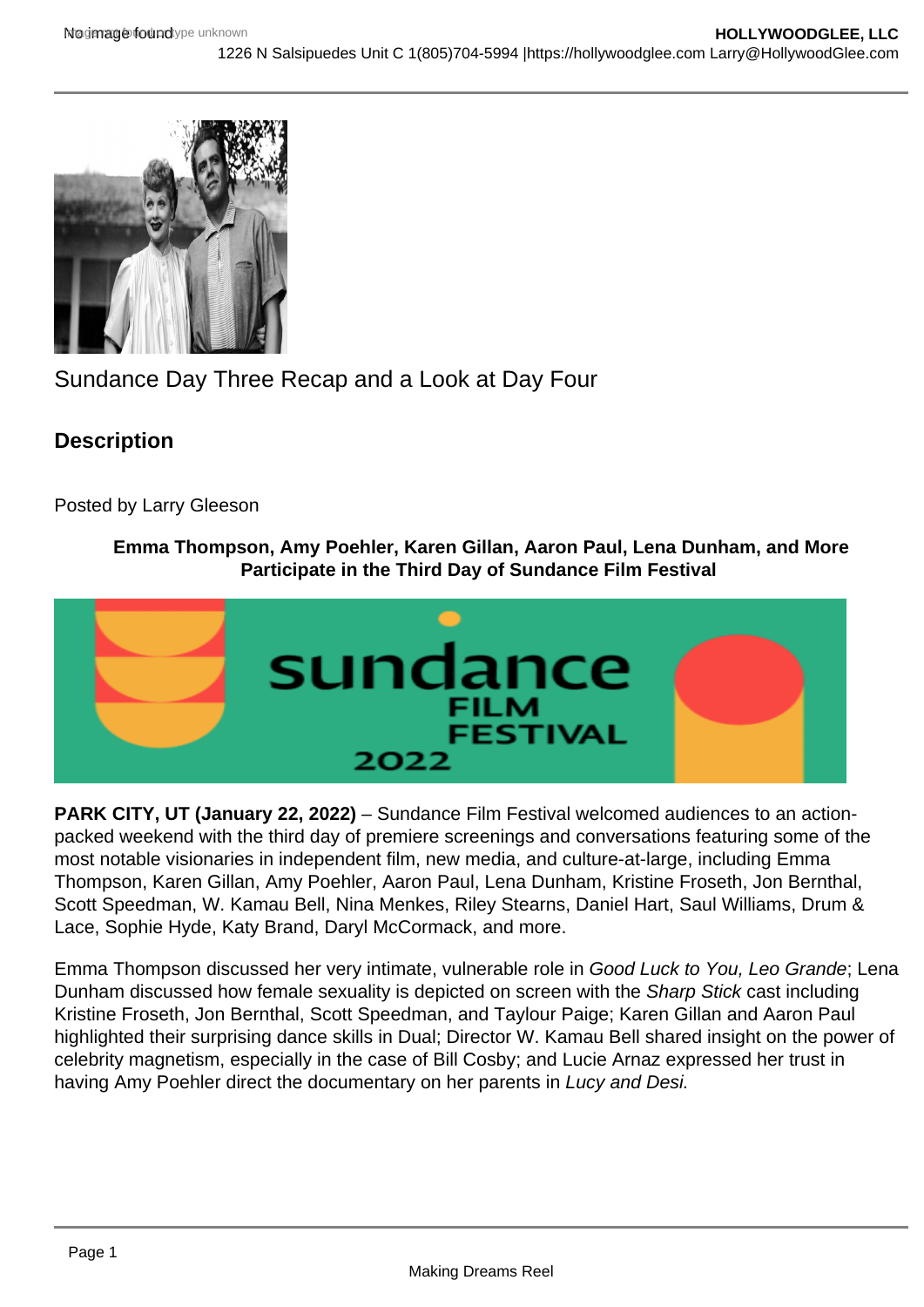Each year, Sundance serves as a cultural launchpad, helping to expand audience horizons through film and the conversations that occur the minute that credits roll. Continuing to foster this spirit of discussion into 2022, Sundance Film Festival programs a series of panels across discipline and topics to keep the conversation going.

## **DAY THREE HIGHLIGHTS**

 $\circ$ 

- **FILM Q&As We Need to Talk About Cosby Panel**
	- W. KAMAU BELL (Director) on the power of celebrity magnetism to muddle reality: "How we confuse a celebrity's image with their reality. So, R. Kelly was selling an R- rated image, which is very different from what Bill Cosby was selling. We can look at white celebrities, too, and see that just because we like a celebrity a lot, doesn't mean that that's who they really are. That's one of the ultimate lessons of this film, and it's harder for Black folks because we don't have as many powerful figures in the media who are celebrities. So, we really hyper-focus on the few that we have."
		- RENEE GRAHAM (Journalist, Featured In The Film) on the protections Cosby had from the media: "There were several journalists that had said, "yeah, I heard things but I didn't want to lose access to people in the industry." They didn't want to be the one to bring down the icon. And Bill Cosby PREYED on that to continue getting away with it. I don't think it was a coincidence that at the height of his powers, in the 1980s with The Cosby Show, that his criminality escalated because he had even more access, but he had even more protection from people."
		- MAUREEN RYAN (Journalist, Featured In The Film) on the importance of media literacy in these cases: – "I get asked all the time, 'how can you separate the art from the artist?' The art is in service to the artist's image. The image that they have constructed in many ways is the thing that allows them to operate in the way they do."
		- **EXTE-LUBLIN** (Subject & Survivor) on the conflicting feelings about the "fatherly hero" she'd known all her life and the man himself: "As a survivor of this, I found out in 2014 the actual circumstances of what happened because I don't have actual memory of the actual incident, but one of the things that was extremely overwhelming for me whas to fight all of those glorious feelings that i had with Bill Cosby as a child growing up. Loving his shows and repeating his comments and laughing at his jokes – there was a lot of happiness around that. And when I realized what he had done to me, versus what I grew up loving and feeling (adoring him), it was such a conflict in me."
		- BARBARA BOWMAN (Subject & Survivor) on Cosby's elaborate facade: "It's so profound how he was able to perform in his private life the way he performed in his public life. I don't know how he had time to do both… We're touching on some important things about culture – people don't want to shatter their illusion. They've grown up with an icon, they've grown up with a father figure – America's favorite dad."

#### **BRAINWASHED: Sex-Camera-Power Panel**

JOEY SOLOWAY (Subject – Creator of Transparent) on the objectification

 $\blacksquare$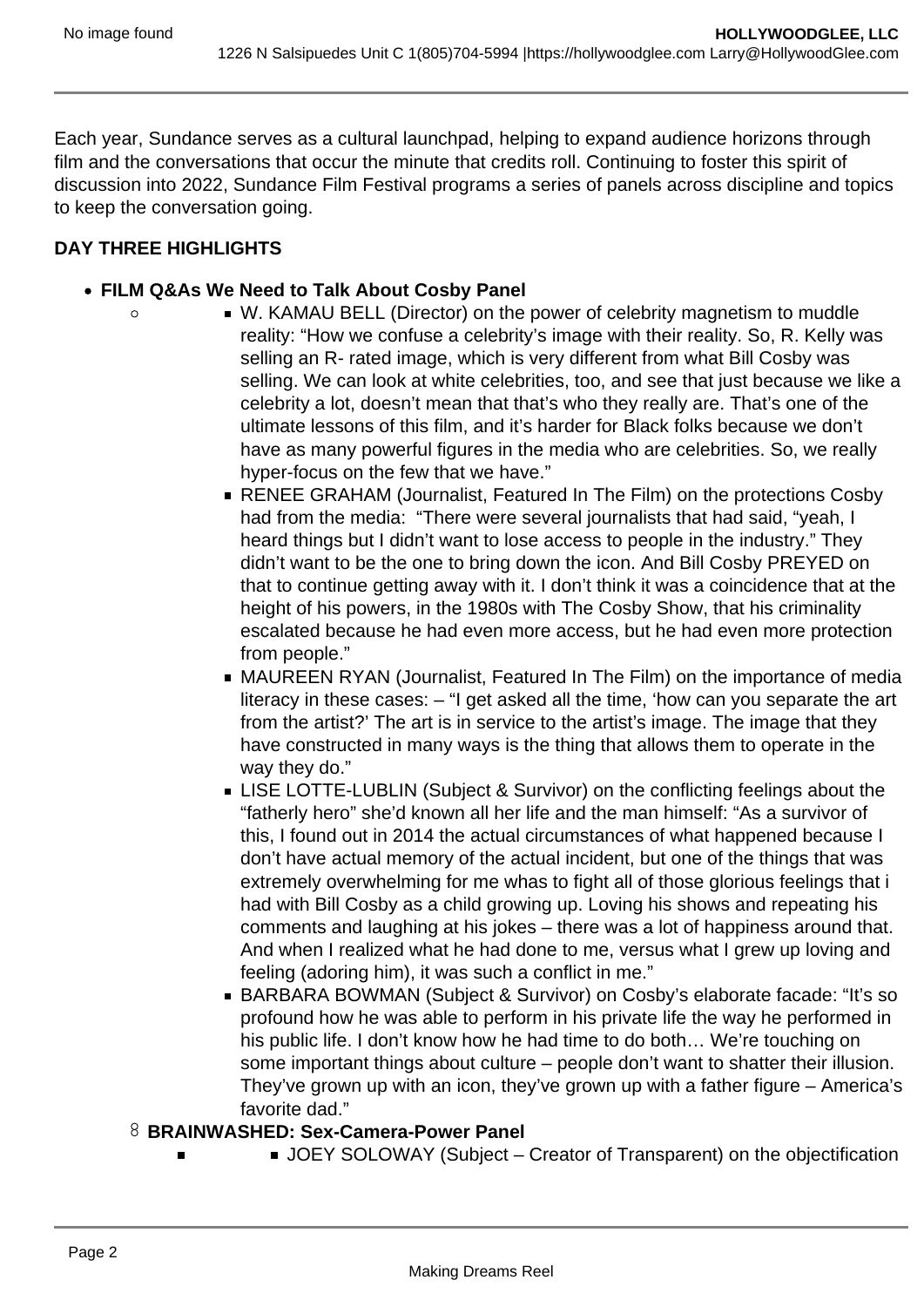$\blacksquare$ 

of women in cinema: "It's a state of emergency," and although there's a lot of work ahead, they see Nina Menkes' film as a step forward towards equality on and off screen, "we are making history whether we're on the mountain or not."

- Good Luck to You, Leo Grande Panel | [LINK TO STILLSS](https://sundance.us10.list-manage.com/track/click?u=d2b7ca60af6d00b0be91a01af&id=beaa6c5571&e=6173c7d5f6)OPHIE HYDE (Director) and Katy Brand (Screenwriter) on working with Dame Emma Thompson: "I always had Emma in my mind as Nancy. I wrote it with her voice and style and cadence." (Katy) "I could see Emma in the writing." (Sophie)
	- EMMA THOMPSON on coming on board: "I was thrilled to read it and read it in thirty seconds flat and wrote back and said 'You have to do this! We have to make this! We absolutely have to make it. RIGHT NOW! Get on with it, well come on!' It's all ready, it's beautiful. It's perfect, like nothing I'd done before." "It was very freeing. It was a beautiful experience."
		- EMMA THOMPSON and DARYL MCCORMACK (actor) on portraying intimacy and vulnerability: "Part of our vulnerability and the ability that that has – seeing these two people face their own vulnerability is what gave each other access to dig further." [Daryl] "As soon as we actually look into one another's eyes and exchange our experiences and our humanity all of that just goes. It goes in an instant because we're humans." [Emma]

Screenwriter Katy Brand, director Sophie Hyde and actors Emma Thompson and Daryl McCormack attend a Q&A moderated by Festival Director Tabitha Jackon and Director of Programming Kim Yutani following the virtual premiere of Good Luck to You Leo Grande , an official selection of the Premieres section at the 2022 Sundance Film Festival. © 2022 Sundance Institute.

Dual PanelRILEY STEARNS (Director) on the inception of this unique concept about duality using clones for a film: "The initial idea came about where an actor would act opposite themselves, but then I really wanted to confront what that means, existentially and really think about who this person is. Is this a better version of you? How does that make you feel? How does that make you go forward in life? And then from there came up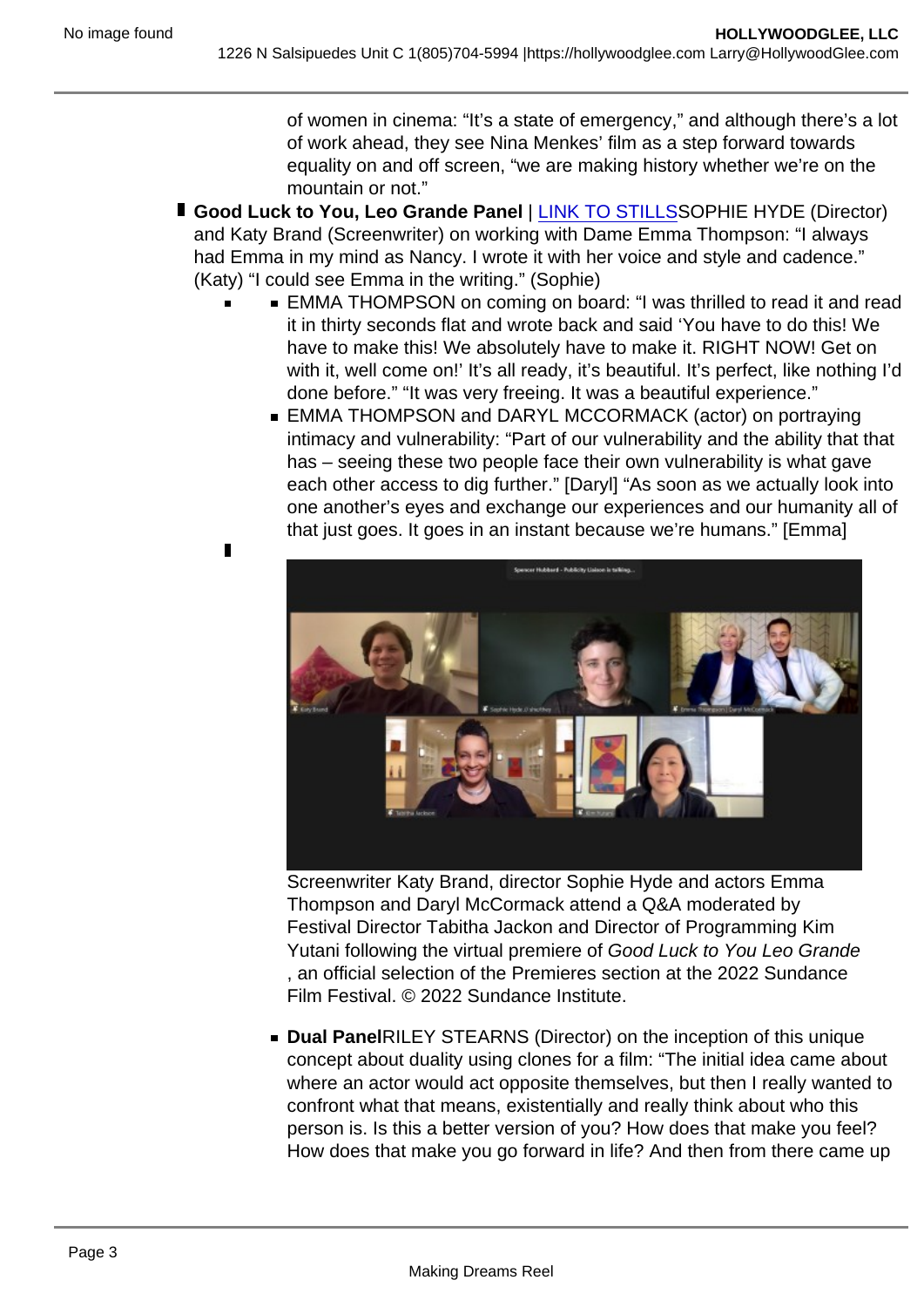with the "duel" concept – fighting to the death."

- KAREN GILLAN (Lead Actor) on doubling up on lines and playing against herself, again: "I've actually acted opposite myself in two other films prior to this! Because I've acted in a lot of sci-fi and time travel [genres], I've met past and future versions of myself before. So that was something I'm weirdly accustomed to."
- AARON PAUL (Actor) and KAREN GILLAN (Actor) on the film's surprising dance sequence: [Aaron] "First of all, I can't tell you how terrified I was to do that dance… we had the same dance instructor." [Karen] "She basically, whenever we were dancing would laugh at us so directly, like she didn't even try to stop herself from laughing. She was pointing and going 'it's so funny when you concentrate so hard.' We were trying, we were really trying!"[Aaron] She would just aggressively point and go HAHA"
- RILEY STEARNS (Director) on shooting in Finland: " We were the very first U.S. production to be shot there all the way through. We had the best experience there…The coolest thing about it is that it really makes it feel like a new world, like Dual exists in an alternate reality."
- **Sharp Stick Panel**LENA DUNHAM (Director/Actor) on her character Sara Jo: "I was asking a lot of questions at the time of how we depict female sexuality on screen and how it's inexplicably linked to trauma. I was thinking about some of the trauma in my life, and some of it being medical trauma and what it would be like to have a character informed by this medical trauma. That really created this naïve and specific worldview in her and when she meets someone who cracks it open."
	- $\circ$  SCOTT SPEEDMAN (Actor) on what it was like to work with Lena: "It was a very safe space, and it was such a joy that you just never heard no, you didn't feel controlled and that's rare for me. It kind of created this environment where you felt like you could step out and do whatever you wanted to really let it go."
	- LENA on what it means to create your own family: "I am a woman who can't have biological children and thought a lot about what it means to make your own family and design your own family and how it's just as meaningful."
	- TAYLOR PAIGE (Actor) on standards in society: "She has a white mother and a white sister and compares herself to white standards of beauty and doesn't realize the social media world she aspires to white influencers are actually influenced by black influencers and black culture."
	- LENA on how she came about the title of the film: "It came from doctors in the UK who say if they give you a shot or take your blood it's going to be a sharp poke or sharp scratch. It's a way to comfort you. That made its way into a monologue of Sara Joe's about trying to predict pain before it comes to dull the effects of it. It's aggressively poetic."
	- LENA on the porn industry: "Porn can liberate people. It's an industry that is just as complicated as Hollywood and as vast and probably more prolific. It's very important to recognize the very healthy role it can play and the role that porn actors can play in shaping people's identity."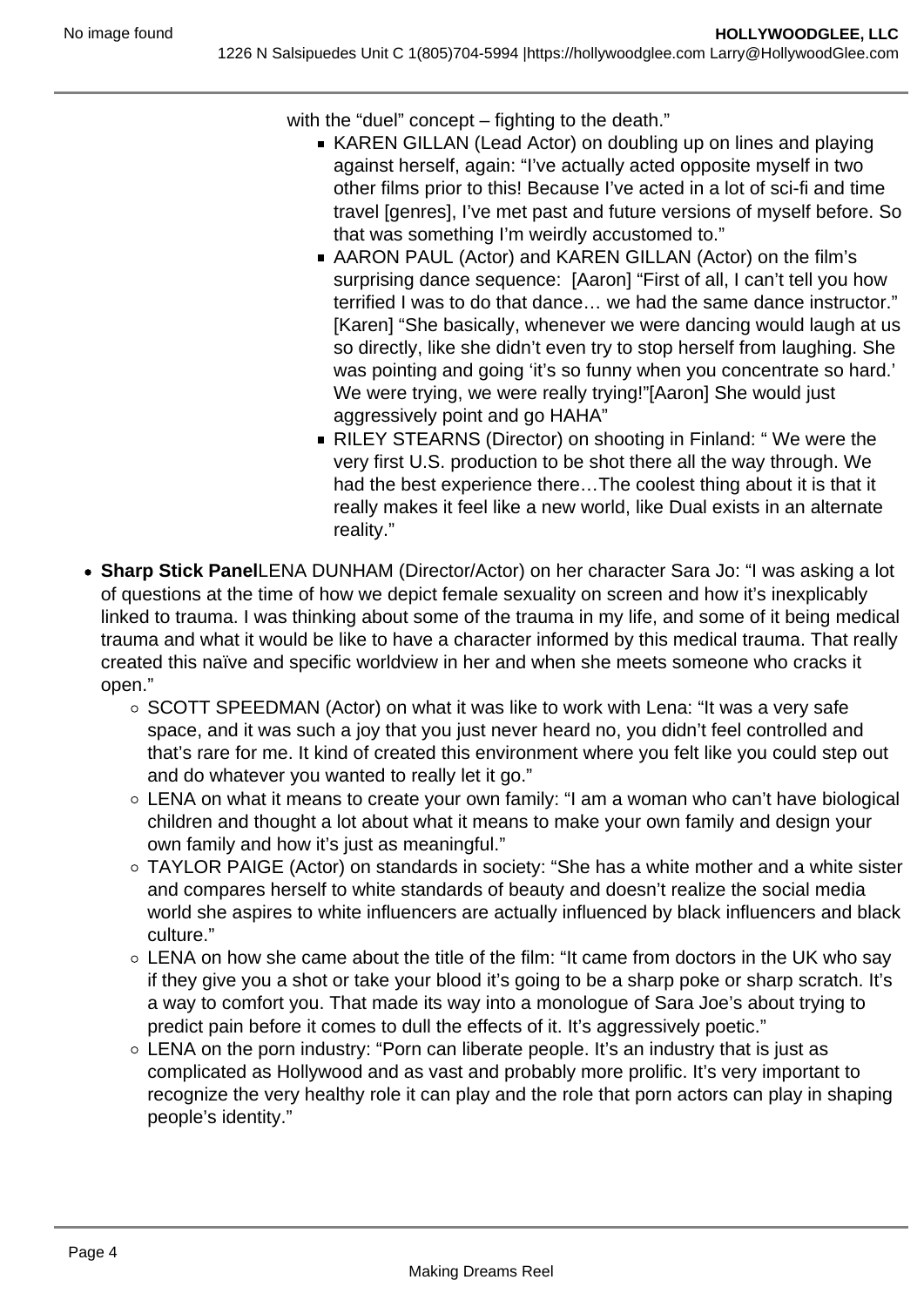$\Omega$ 

- NEW FRONTIERSuga' A Live Virtual Dance Performance VALENCIA JAMES (Lead Artist/Performer) on her motivation to highlight the legacy of the Trans-Atlantic slave trade and the sugar industry: "This piece all started in the summer of 2020, so we were in lockdown and we all just witnessed the horrific murder of George Floyd, and at this time I found my coping mechanism was to seek a closer relationship with my ancestors."
	- TERRI WRIGHT (Rehearsal Director) on the experience of doing live performances in virtual reality: "That same feeling you might get from performing in a theater with a live audience… butterflies in your stomach, anxiety, wondering what people are seeing, wondering what they're thinking in the moment, all of that is intact in there with this technology."
- SUNDANCE ASCAP MUSIC CAFÉ Sundance ASCAP Music Café Performers: Day 2 of the 2022 Sundance ASCAP Music Café showcased three unique sets from the honey-voiced singersongwriter and actress Hayley Sales, soulful R&B guitar fusionist Jordan Hawkins, and EVAN + ZANE, a fascinating collaboration between award-winning actress Evan Rachel Wood and acclaimed guitarist Zane Carney.
	- Hayley Sales performed: "Let Me Fall Apart," "Lose Me Forever," Never Far," "Never  $\circ$ Let You Go," and "World Can Wait."
		- Jordan Hawkins performed: "Heart Won't Stop," "Risky," "Slow Down," and "We Have."
		- EVAN + ZANE performed: "Smokey Taboo," "Children of the Revolution," "Song for Zula," and "This Woman's Work."

## TUNE IN / ATTEND TODAY | January 23

- CINEMA CAF[ÉEVA LONGORIA BASTÓN & AMY POEHLER](https://sundance.us10.list-manage.com/track/click?u=d2b7ca60af6d00b0be91a01af&id=c9c9b70d0f&e=6173c7d5f6) | 1:30 PM ET// 11:30 AM MT // 10:30 AM PT
	- Eva Longoria Bastón (Director/Producer, La Guerra Civil) and Amy Poehler (Director,  $\circ$ Lucy and Desi). Moderated by Mandalit del Barco (NPR)
- A HIGHLIGHT OF FILM PREMIERES AND POST Q&As[:Honk for Jesus. Save Your Soul.](https://sundance.us10.list-manage.com/track/click?u=d2b7ca60af6d00b0be91a01af&id=bf9393dc6e&e=6173c7d5f6) | 1:45 PM ET // 11:45 AM MT // 10:45 AM PT
	- Adamma Ebo (Director/Writer), Adanne Ebo (Producer), Regina Hall  $\Omega$ (Actor/Producer), Sterling K Brown (Actor/Producer)
	- [Cha Cha Real Smooth](https://sundance.us10.list-manage.com/track/click?u=d2b7ca60af6d00b0be91a01af&id=d9a451f34e&e=6173c7d5f6) | 4:45 PM ET // 2:45 PM MT // 1:45 PM PT
		- Cooper Raiff (Writer/Director/Actor/Producer), Dakota Johnson (Actor/Producer), Leslie Mann (Actor), Brad Garrett (Actor), Evan Assante (Actor), Vanessa Burghardt (Actor), Raul Castillo (Actor)
	- [Aftershock](https://sundance.us10.list-manage.com/track/click?u=d2b7ca60af6d00b0be91a01af&id=49f9066475&e=6173c7d5f6) | 5:45 PM ET // 3:45 PM MT // 2:45 PM PT
		- Paula Eiselt (Director/Producer), Tonya Lewis Lee (Director/Producer), Shawnee Benton-Gibson (Featured Subject Collaborator), Omari Maynard (Featured Subject Collaborator), Bruce McIntyre (Featured Subject Collaborator)
	- o [jeen-yuhs: A Kanye Trilogy](https://sundance.us10.list-manage.com/track/click?u=d2b7ca60af6d00b0be91a01af&id=5b21c17871&e=6173c7d5f6)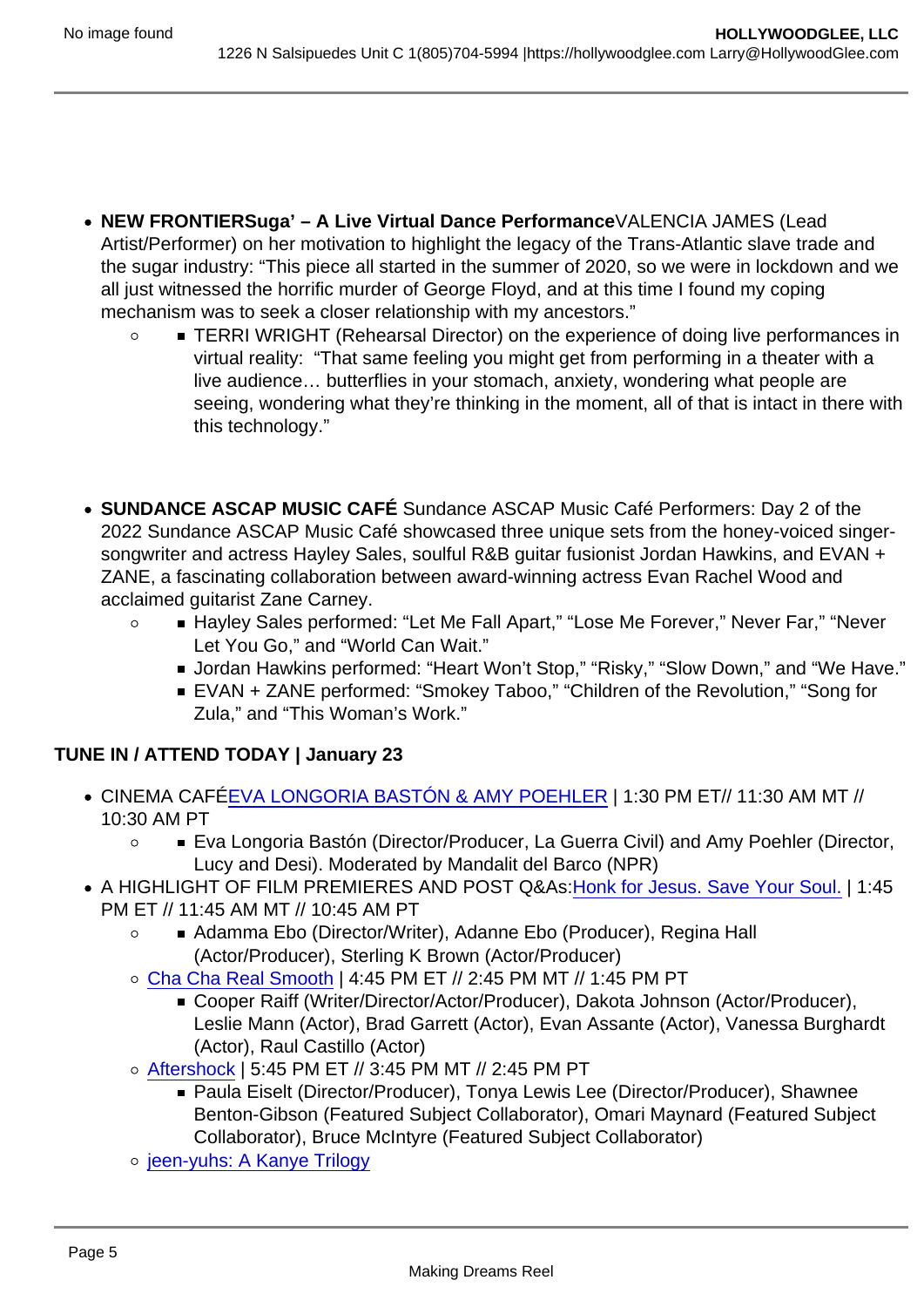- | 8:00 PM ET // 6:00 PM MT // 5:00 PM PT
	- Clarence ""Coodie"" Simmons (Director/Producer/Writer/Cinematographer), Chike Ozah (Director/Producer)
- [Alice](https://sundance.us10.list-manage.com/track/click?u=d2b7ca60af6d00b0be91a01af&id=29ba207341&e=6173c7d5f6) | 8:15 PM ET // 6:15 PM MT // 5:15 PM PT
	- Krystin Ver Linden (Writer/Director), Keke Palmer (Actor/Executive Producer), Peter Lawson (Producer), Common (Actor/Executive Producer)
- [TikTok, Boom](https://sundance.us10.list-manage.com/track/click?u=d2b7ca60af6d00b0be91a01af&id=1ee5b0de16&e=6173c7d5f6) | 8:45 PM ET // 6:45 PM MT // 5:45 PM PT
	- Shalini Kantayya (Director), Spencer X (Cast), Feroza Aziz (Cast), Deja Foxx (Cast)
- [Phoenix Rising](https://sundance.us10.list-manage.com/track/click?u=d2b7ca60af6d00b0be91a01af&id=008ca35f4e&e=6173c7d5f6) | 8:45 PM ET // 7:45 PM MT // 6:45 PM PT
	- Evan Rachel Wood (Actress, Activist, Survivor), Amy Berg (Director), Miranda Yousef (Editor), Ira Wood (Actor, Evan's brother), Shay Franco-Clausen (Phoenix Act Coalition Member, IGNITE Regional Director, Community Strategist, Survivor), Ashley Walters (Photographer, Survivor)
- [God's Country](https://sundance.us10.list-manage.com/track/click?u=d2b7ca60af6d00b0be91a01af&id=39e5514c19&e=6173c7d5f6) | 11:00 PM ET // 9:00 PM MT // 8:00 PM PT
	- Julian Higgins (Director/Producer), Shaye Ogbonna (Writer), Thandiwe Newton (Role of Sandra)
- [My Old School](https://sundance.us10.list-manage.com/track/click?u=d2b7ca60af6d00b0be91a01af&id=c0b60e6a27&e=6173c7d5f6) | 11:15 PM ET // 9:15 PM MT // 8:15 PM PT
	- **Jono McLeod (Director), Alan Cumming (Actor) THE BIG CONVERSATIONFour** [Histories of Rebel Art](https://sundance.us10.list-manage.com/track/click?u=d2b7ca60af6d00b0be91a01af&id=2685f011fe&e=6173c7d5f6) | 4:00 PM ET// 2:00 PM MT // 1:00 PM PT
- BEYOND FIL[MPower of Story: Artists Unbound](https://sundance.us10.list-manage.com/track/click?u=d2b7ca60af6d00b0be91a01af&id=f8e3904900&e=6173c7d5f6) | 5:00 PM ET // 3:00 PM MT // 2:00 PM PT
- FESTIVAL VILLAGE EVENT[SPanel: Riotsville, USA: Race, Media and Policing in America](https://sundance.us10.list-manage.com/track/click?u=d2b7ca60af6d00b0be91a01af&id=c5571db61c&e=6173c7d5f6) | 12:00 PM ET // 10:00 AM MT // 9:00 AM PT
	- Partnered with XRM Media  $\circ$
	- [Cinematic Storytelling in 180° VR](https://sundance.us10.list-manage.com/track/click?u=d2b7ca60af6d00b0be91a01af&id=1d4fcd15a2&e=6173c7d5f6) | 2:00 PM ET // 12:00 PM MT // 11:00 AM PT ■ Partnered with Canon U.S.A. INC
	- [Latinx House](https://sundance.us10.list-manage.com/track/click?u=d2b7ca60af6d00b0be91a01af&id=30318c3df9&e=6173c7d5f6) [Presents: A Panel with THE COW WHO SANG A SONG INTO THE](https://sundance.us10.list-manage.com/track/click?u=d2b7ca60af6d00b0be91a01af&id=b6ee8737b7&e=6173c7d5f6)  [FUTURE |](https://sundance.us10.list-manage.com/track/click?u=d2b7ca60af6d00b0be91a01af&id=b6ee8737b7&e=6173c7d5f6) 7:00 PM ET // 5:00 PM MT // 4:00 PM PT
		- Partnered with LatinX House
- NEW FRONTIER[Web 3.0 / NFT Meetup](https://sundance.us10.list-manage.com/track/click?u=d2b7ca60af6d00b0be91a01af&id=4d088dbe28&e=6173c7d5f6) | 4:00 PM ET // 2:00 PM MT // 1:00 PM PT
	- [Community Mixer: BIPOC Creatives from Chicago and beyond](https://sundance.us10.list-manage.com/track/click?u=d2b7ca60af6d00b0be91a01af&id=c24373c0b9&e=6173c7d5f6) | 8:00 PM ET // 6:00 PM MT // 5:00 PM PT
	- [Film Premiere Parties](https://sundance.us10.list-manage.com/track/click?u=d2b7ca60af6d00b0be91a01af&id=9bf87ed446&e=6173c7d5f6) on The Spaceship following each screening

#### HOW TO PARTICIPATE

The Festival takes place digitally via our enhanced online platform at [Festival.Sundance.org](https://sundance.us10.list-manage.com/track/click?u=d2b7ca60af6d00b0be91a01af&id=ce9a47e5a9&e=6173c7d5f6), on the New Frontier Spaceship, a bespoke immersive platform allowing festival-goers to gather virtually, and in-person at seven Satellite Screens venues around the country during the Festival's second weekend. Additional programming includes a daily talk show ("How to Fest: Daily"), and Satellite Screen conversations as well as partner offerings in the [Festival Village](https://sundance.us10.list-manage.com/track/click?u=d2b7ca60af6d00b0be91a01af&id=9d3198e3f3&e=6173c7d5f6). To note, all talks are available online via live stream or posted later on [festival.sundance.org](https://sundance.us10.list-manage.com/track/click?u=d2b7ca60af6d00b0be91a01af&id=67cb1418e7&e=6173c7d5f6) to view globally. Sign up for an account at [festival.sundance.org](https://sundance.us10.list-manage.com/track/click?u=d2b7ca60af6d00b0be91a01af&id=ec85c3d53c&e=6173c7d5f6) to access online. All times are U.S. Mountain Time. Tickets are on sale.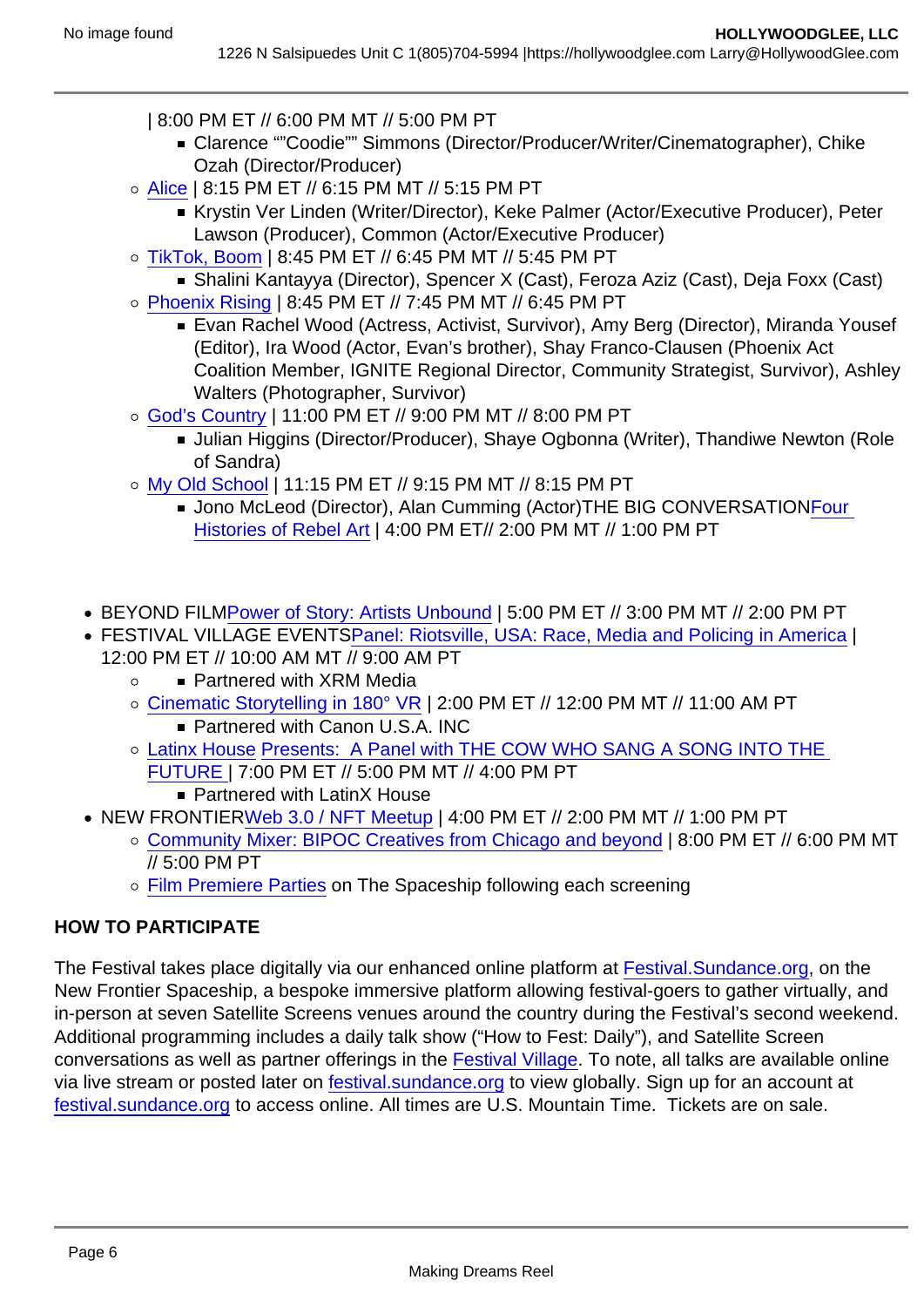### ABOUT SUNDANCE FILM FESTIVAL

The Sundance Film Festival has introduced global audiences to some of the most groundbreaking films of the past three decades, including Flee, CODA, Passing, Summer Of Soul (…or, When the Revolution Could Not Be Televised), Clemency, Never Rarely Sometimes Always, Zola, On The Record, Boys State, The Farewell, Honeyland, One Child Nation, The Souvenir, The Infiltrators, Sorry to Bother You, Won't You Be My Neighbor?, Hereditary, Call Me By Your Name, Get Out, The Big Sick, Mudbound, Fruitvale Station, Whiplash, Brooklyn, Precious, The Cove, Little Miss Sunshine, An Inconvenient Truth, Napoleon Dynamite, Hedwig and the Angry Inch, Reservoir Dogs and sex, lies, and videotape.

The Festival is a program of the non-profit Sundance Institute. 2022 Festival sponsors include: Presenting Sponsors – Acura, AMC+, Chase Sapphire, Adobe; Leadership Sponsors – Amazon Studios, DIRECTV, DoorDash, Dropbox, Netflix, Omnicom Group, WarnerMedia, XRM Media; Sustaining Sponsors – Aflac, Audible, Canada Goose, Canon U.S.A., Inc., Dell Technologies, IMDbPro, Michelob ULTRA Pure Gold, Rabbit Hole Bourbon & Rye, Unity Technologies, University of Utah Health, White Claw Hard Seltzer; Media Sponsors – The Atlantic, IndieWire, Los Angeles Times, NPR, Shadow and Act, Variety, Vulture. Sundance Institute recognizes critical support from the State of Utah as Festival Host State. The support of these organizations helps offset the Festival's costs and sustain the Institute's year-round programs for independent artists. Visit [sundance.org/festival](https://sundance.us10.list-manage.com/track/click?u=d2b7ca60af6d00b0be91a01af&id=ba9317f440&e=6173c7d5f6) for more.

Ben Lublin and Lise-Lotte Lublin attend the Q&A of the virtual Premiere of We Need to Talk About Cosby, an official selection of the Premieres section at the 2022 Sundance Film Festival. © 2022 Sundance Institute.

(Sundance Press Office)

**Category** 

- 1. #Sundance
- 2. Sundance
- 3. Sundance Film Festival
- 4. Sundance Film Festival 2022

Tags